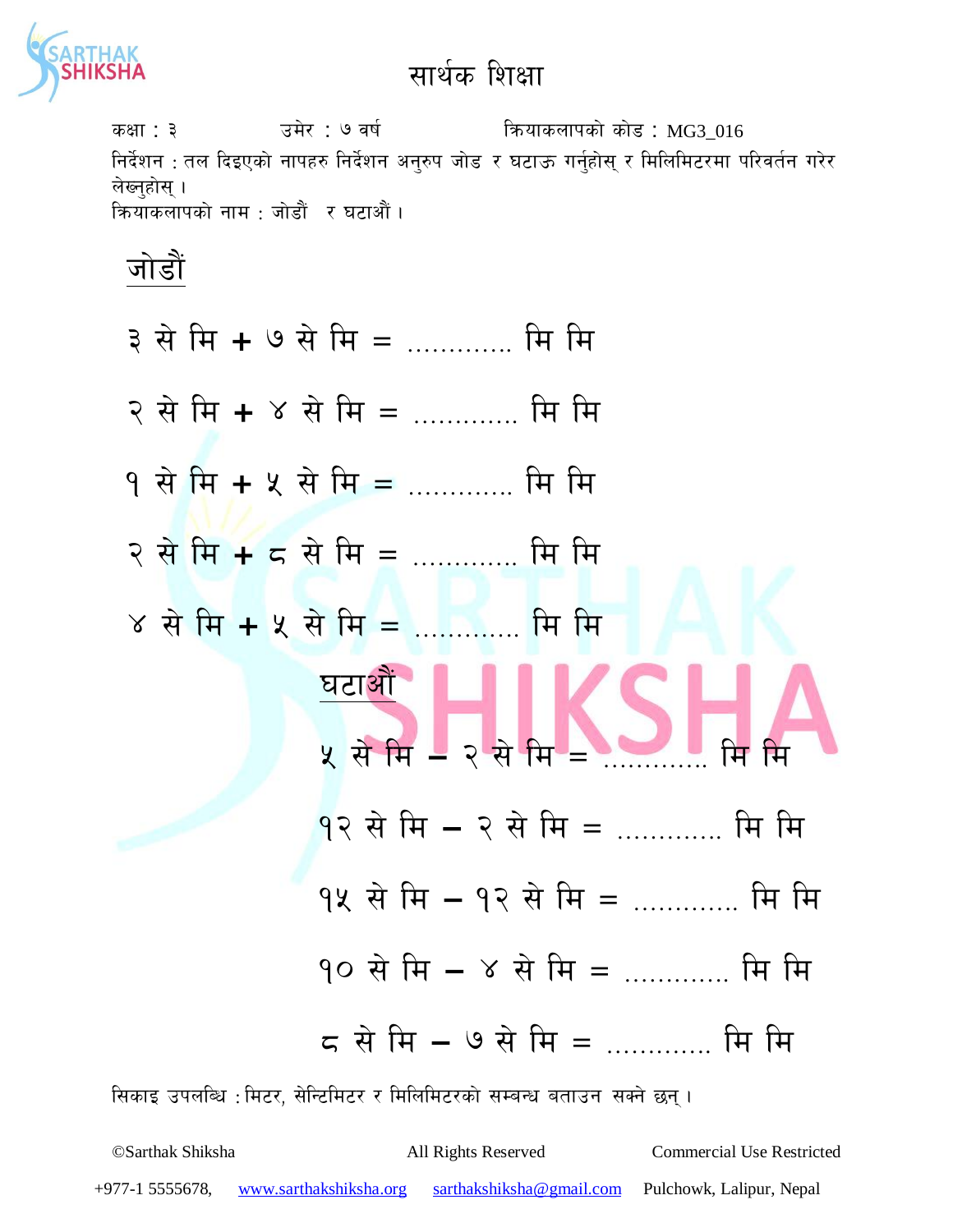

sIff : # pd]/ : & jif{ lqmofsnfksf] sf]8 : MG3\_017 निर्देशन : तल दिइएको नापहरु निर्देशन अनुरुप जोड र घटाऊ गर्नुहोस् । कियाकलापको नाम : जोडौं र घटाऔं ।

जोडौं

सिकाइ उपलब्धि :मिटर, सेन्टिमिटर र मिलिमिटरको सम्बन्ध बताउन सक्ने छन् ।  $90$  से मि + ९३ मि मि = ……… से मि ……… मि मि  $99$  से मि + ५० मि मि = ……… से मि ……… मि मि  $\gamma$  से मि + २५ मि मि = ……… से मि ……… मि मि ५ से मि + ३८ मि मि = ……… से मि ……… मि मि  $\theta$  से मि + २५ मि मि = ……… से मि ……… मि मि घटाओं 90 से मि – द मि मि = .......से मि …….. मि मि  $9$ २ से मि  $-$  ९ मि मि = ………से मि ……… मि मि  $x$  से मि  $-$  ४ मि मि  $=$  ………से मि ……… मि मि  $9$ ५ से मि  $-$  ३ मि मि  $=$  ………से मि ……… मि मि  $9$  से मि  $-$  ४ मि मि  $=$  ………से मि ……… मि मि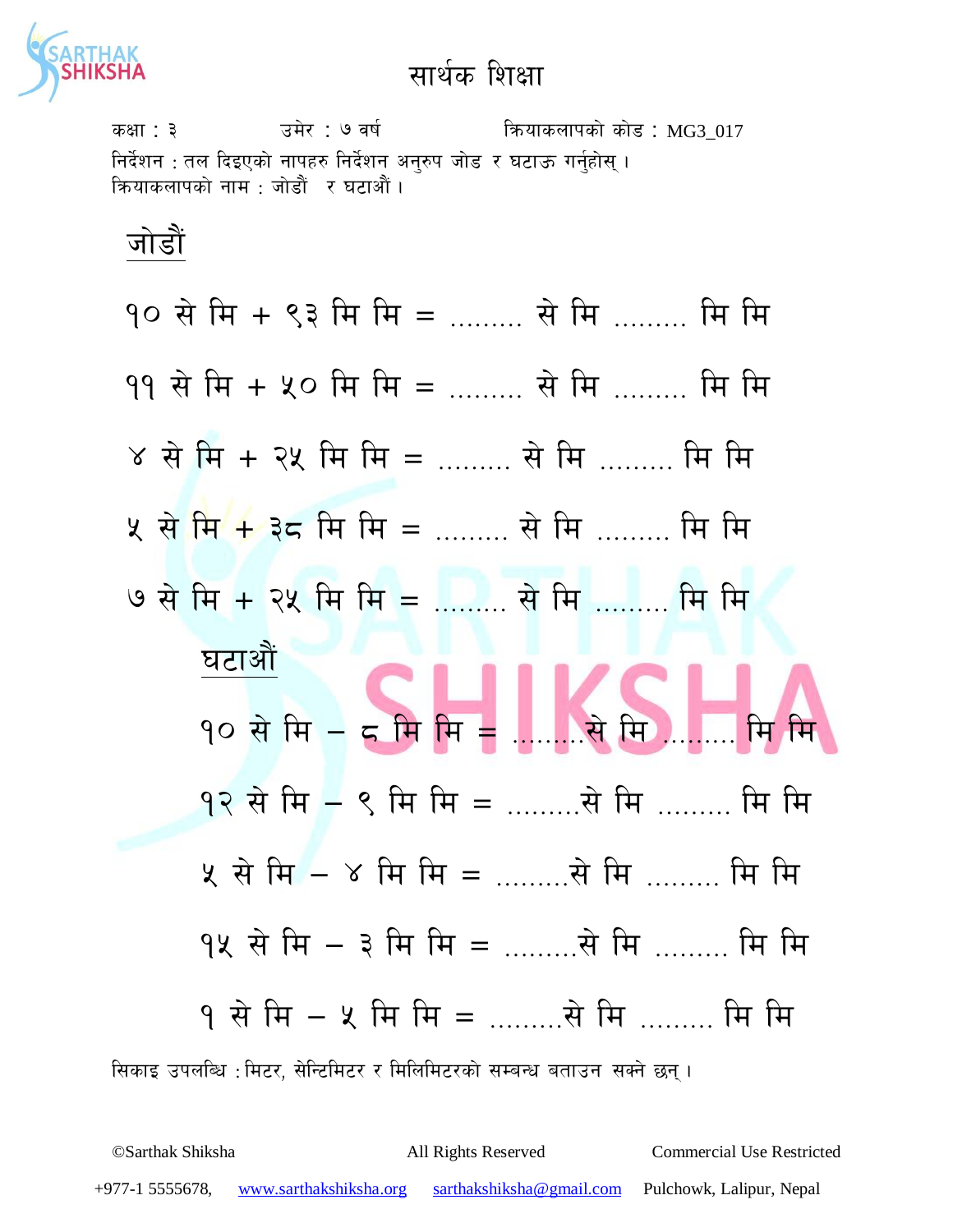

sIff : # pd]/ : & jif{ lqmofsnfksf] sf]8 : MG3\_018 निर्देशन : तल दिइएको नापहरु निर्देशन अनुरुप जोड र घटाऊ गर्नुहोस् । कियाकलापको नाम : जोडौं र घटाऔं ।

जोडौं

सिकाइ उपलब्धि : मिटर, सेन्टिमिटर र मिलिमिटरको सम्बन्ध बताउन सक्ने छन्। रमि ५०से मि + १मि २०से मि = ……… मि ………से मि  $R^2 + 40$ से मि + 2 मि 2 से मि = ……… मि ……… से मि  $x$ मि ३८से मि + १०से मि = ……… मि ………से मि  $3\pi$  २०से मि + ४मि २५से मि = ……… मि ………से मि  $8\pi$  50  $\frac{1}{4}$  or  $\frac{1}{4}$  ..........  $\frac{1}{4}$ घटाओं  $x$ मि २से मि – २मि १से मि =  $\gamma$ मि ५से मि – ईमि ५से मि = ……… मि ………से मि  $9$ ाम २से मि – ७मि १से मि = ……… मि ………से मि  $\varsigma$ मि ५से मि – ७मि २से मि = ……… मि ………से मि  $8$ मि १०से मि — ७मि  $=$  भि लिया थि मि